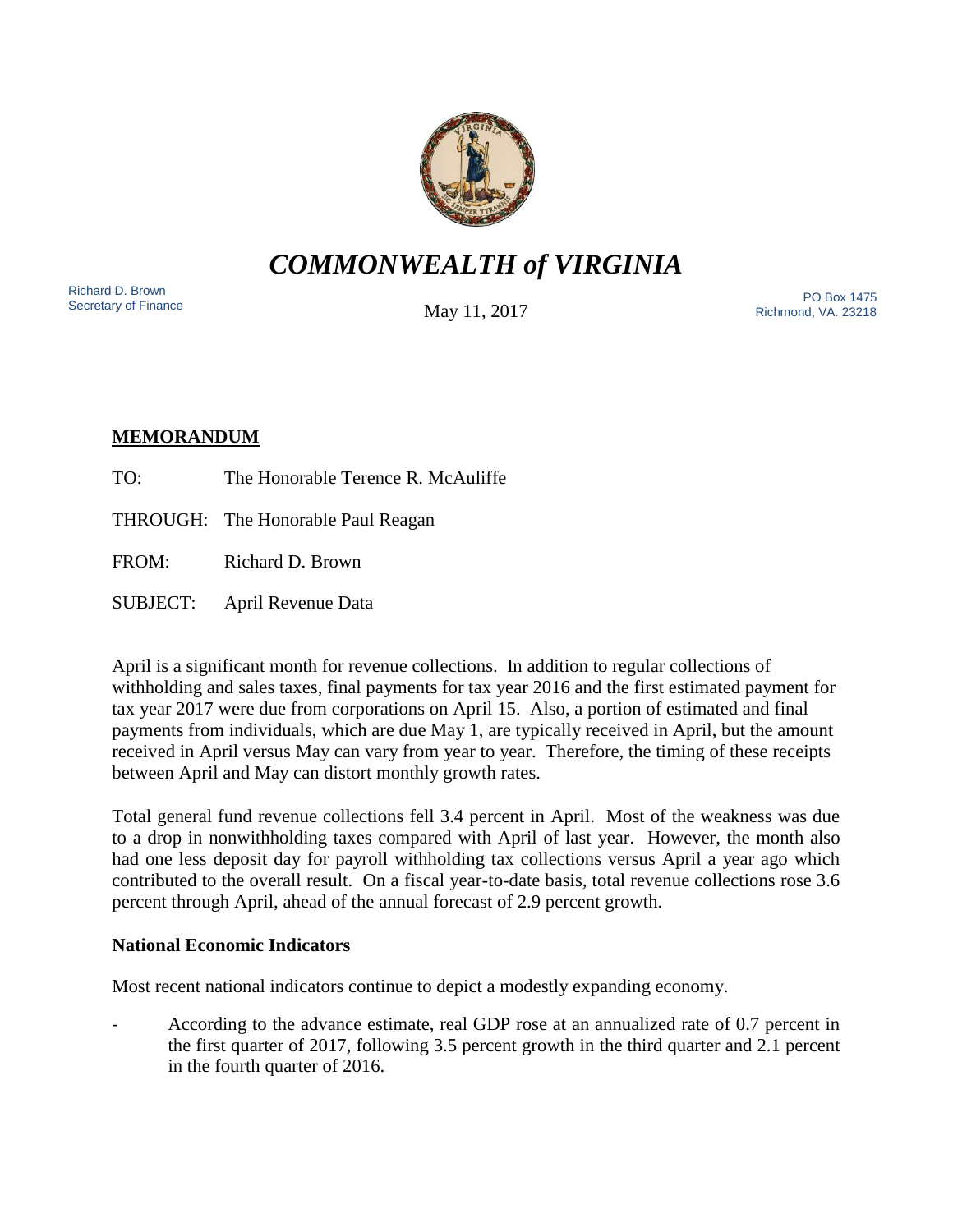May 11, 2017 Page 2 of 5

- After showing signs of weakness in March, the labor market improved in April as payroll employment rose by 211,000 jobs. The unemployment rate declined from 4.5 to 4.4 percent in April.
- Initial claims for unemployment fell by 19,000 to 238,000 during the week ending April 29. The four-week moving average grew by 750 to 243,000. The low level of claims is consistent with a healthy job market.
- The Conference Board's index of leading indicators rose 0.4 percent in March, with eight of the ten components contributing positively to the index.
- The Conference Board's index of consumer confidence dropped from 124.9 to 120.3 in April. Both the present conditions and expectations components decreased for the month, but both remain elevated relative to the past year.
- The manufacturing sector weakened in April. Although the Institute of Supply Management index fell from 57.2 to 54.8, it remains well above the expansionary threshold of 50.0.
- The CPI fell 0.3 percent in March after rising 0.1 percent in February and stands 2.4 percent above March 2016. Core inflation (excluding food and energy prices) declined by 0.1 percent and is 2.0 percent above a year ago.
- At its May meeting, the Federal Reserve kept the federal funds target rate at 0.75 to 1.0 percent.

## **Virginia Economy**

In Virginia, payroll employment rose 1.3 percent from March of last year. Northern Virginia posted growth of 2.0 percent; Hampton Roads grew 0.3 percent; and Richmond-Petersburg rose 1.1 percent. The seasonally adjusted unemployment rate fell 0.1 percentage point to 3.8 percent in March and stands 0.2 percentage point below March of 2016 and is the lowest rate since May 2008.

The Virginia Leading Index fell 0.1 percent in March after rising 0.3 percent in February. The U.S. leading index and future employment improved in March while initial claims for unemployment and auto registrations contributed negatively to the index. The indexes for Northern Virginia, Roanoke, Lynchburg, Harrisonburg, and Staunton rose in March while the Richmond, Charlottesville, Blacksburg, and Winchester indexes declined. The indexes for Hampton Roads and Bristol were unchanged in March.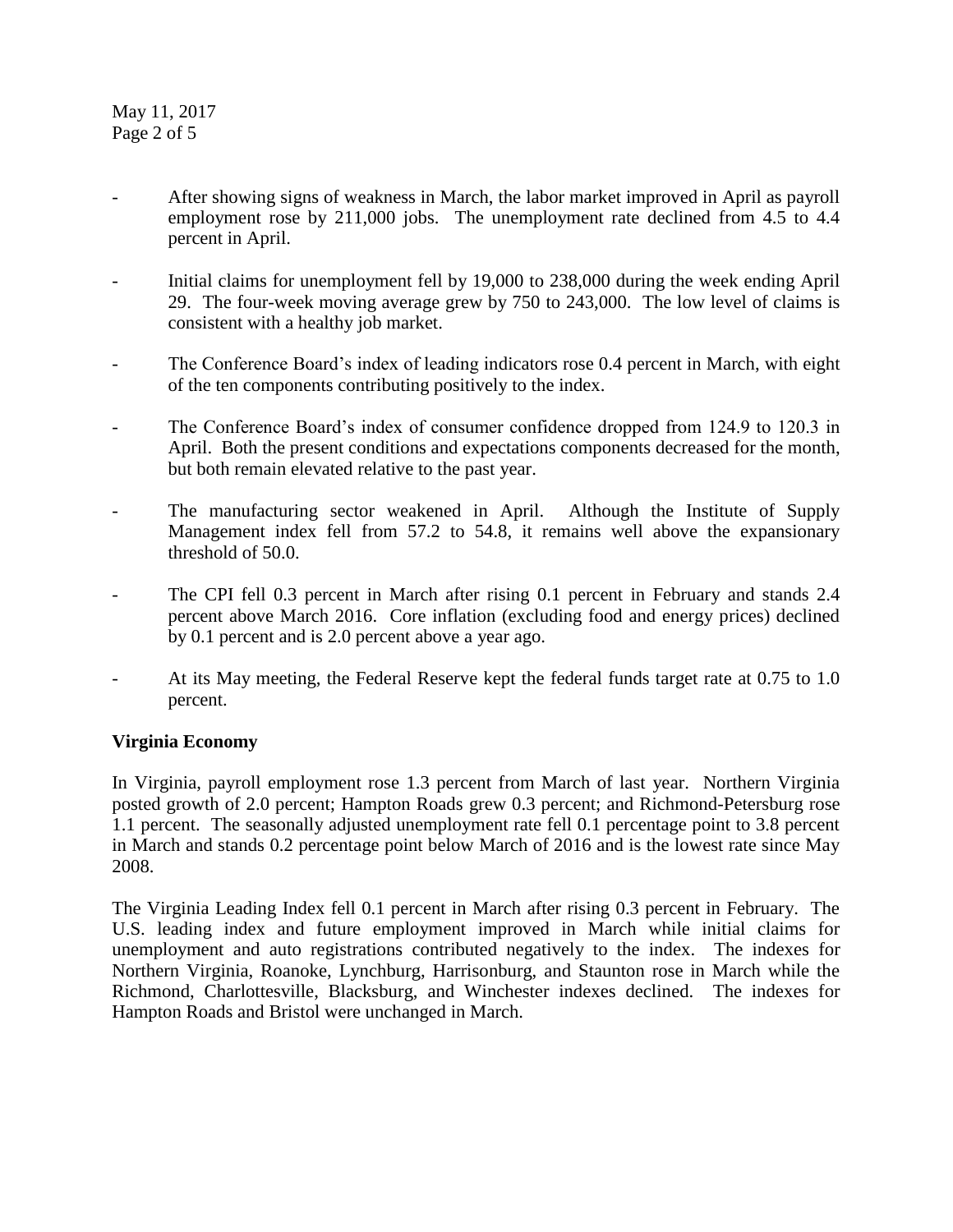May 11, 2017 Page 3 of 5

### **April Revenue Collections**

Total general fund revenue collections fell 3.4 percent in April. Most of the weakness was due to a drop in nonwithholding taxes compared with April of last year. On a fiscal year-to-date basis, total revenue collections rose 3.6 percent through April, ahead of the annual forecast of 2.9 percent growth.

*Net Individual Income Tax (70% of general fund revenues)*: Through April, collections of net individual income tax rose 4.0 percent from the same period last year, ahead of the revised annual estimate of 2.9 percent growth. Performance in each component of individual income tax is as follows:

*Individual Income Tax Withholding (63% of general fund revenues)*: With one less deposit day, collections of payroll withholding taxes grew 0.7 percent for the month. Year-to-date, withholding collections are 4.8 percent ahead of the same period last year, ahead of the annual estimate of 3.6 percent growth.

*Individual Income Tax Nonwithholding (16% of general fund revenues)*: April is a significant month for collections in this source. Final payments for tax year 2016 and the first estimated payment for tax year 2017 are both due at the beginning of May.

Nonwithholding receipts were \$628.2 million in April compared with \$763.2 million in April of last year, a decline of 17.7 percent. To date, about 69 percent of the nonwithholding forecast has been collected, and year-to-date collections are 4.2 percent below the same period last year, trailing the annual estimate of a 0.7 percent decline.

Typically, a portion of final payments for calendar year 2016 which were due May 1, are received in April; however, the amount varies from year to year. Estimated and final payments will continue to be processed in May. Therefore, April and May collections must be analyzed together to accurately assess growth in this source. The final estimated payment for the fiscal year (second calendar year payment for 2017) is due June 15.

*Individual Income Tax Refunds*: The Department of Taxation issued \$469.1 million in refunds in April compared with \$499.0 million last year, a 6.0 percent decline. Since the start of the filing period beginning January 1, TAX has issued about 100,000 fewer refunds than the same period last year. The average refund size is up about 6 percent. Year-to-date, refunds have fallen 2.1 percent, trailing the annual estimate of 1.5 percent growth.

*Sales Tax (18% of general fund revenues)*: Collections of sales and use taxes, reflecting March sales, fell 0.3 percent in April. On a year-to-date basis, collections have risen 1.3 percent, trailing the annual estimate of 2.8 percent growth. Adjusting for the accelerated sales tax program, sales tax collections have increased 1.4 percent year-to-date, lagging the forecast.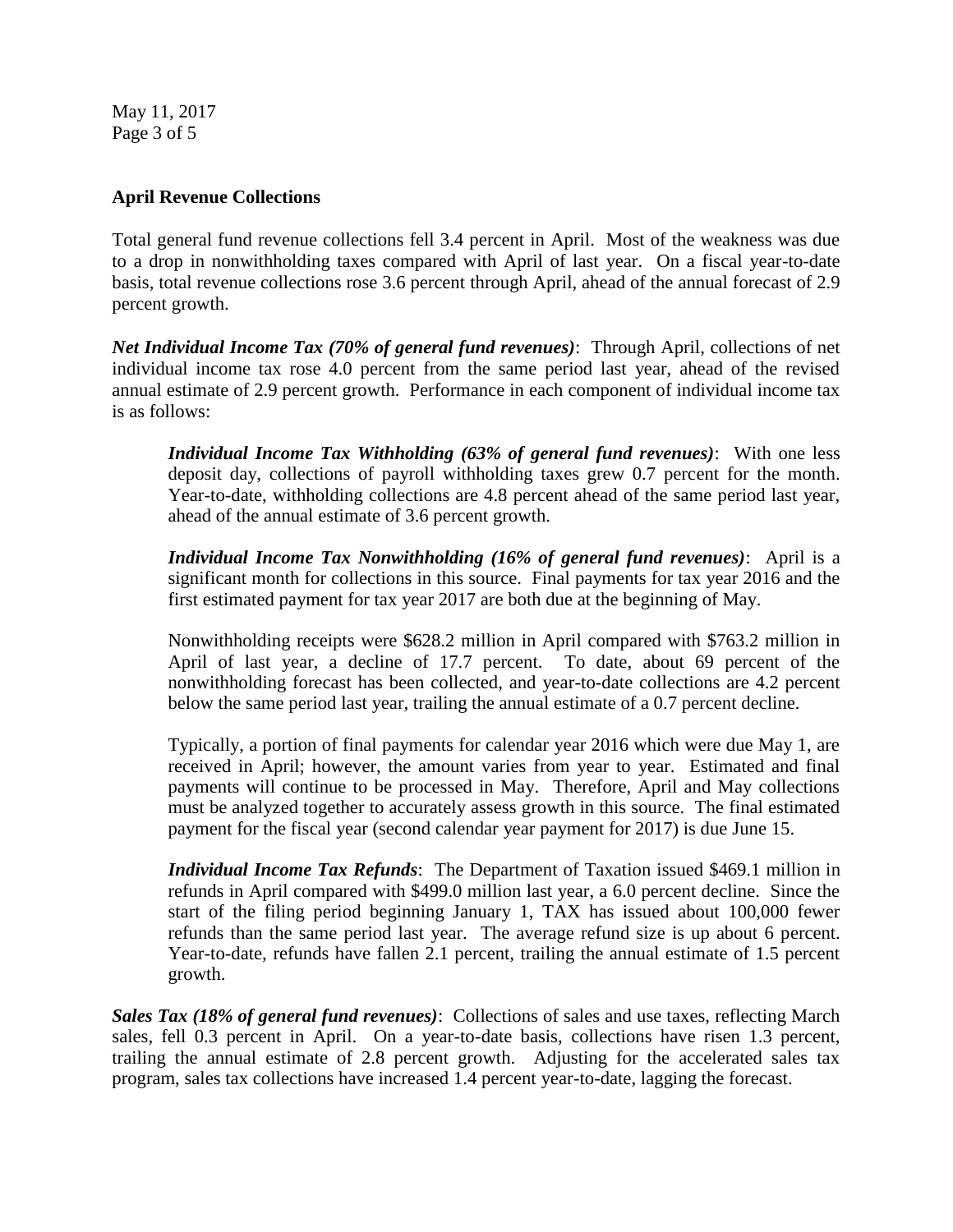May 11, 2017 Page 4 of 5

*Corporate Income Tax (4% of general fund revenues)*: In April, corporations make their first estimated payment for tax year 2017 and made either a final or extension payment for tax year 2016. Collections of corporate income taxes were \$162.5 million in April, compared with receipts of \$133.5 million in April of last year. Year-to-date collections have increased 6.8 percent from the same period last year, ahead of the revised annual estimate of 3.8 percent growth.

*Wills, Suits, Deeds, Contracts (2% of general fund revenues)*: Collections of wills, suits, deeds, and contracts – mainly recordation tax collections – were \$30.1 million in April, compared with \$30.3 million in April of last year for a decline of 0.6 percent. On a year-to-date basis, collections are up 7.8 percent, close to the annual forecast of 8.0 percent growth.

*Insurance Premiums (2% of general fund revenues)*: Insurance companies also made their first estimated payment for tax year 2017 in April. Collections were \$126.1 million compared with \$119.9 million in April of last year. Year-to-date collections through April were \$223.3 million, compared with \$215.4 million in the same period last year, and increase of 3.6 percent and ahead of the annual estimate of 1.5 percent.

### **Other Revenue Sources**

The following list provides data on April collections for other revenue sources:

|                                    | <b>Year-to-Date</b> | Annual<br><b>Estimate</b> |
|------------------------------------|---------------------|---------------------------|
| Interest Income (0.4% GF revenues) | 3.0%                | 17.5%                     |
| ABC Taxes (1% GF revenues)         | $1.7\%$             | 3.6%                      |

*All Other Revenue (2% of general fund revenues)*: Receipts in All Other Revenue grew 21.9 percent in April, \$37.8 million compared with \$31.0 million a year ago. Most of the growth is attributable to inheritance, gift, and estate taxes as payments are still received for estates prior to the 2007 repeal. On a year-to-date basis, collections of All Other Revenue rose 1.9 percent from the same period last year compared to the annual estimate of a 2.0 percent decline.

### **Summary**

April is a significant month for revenue collections. In addition to regular collections of withholding and sales taxes, final payments for tax year 2016 and the first estimated payment for tax year 2017 were due from corporations on April 15. Also, a portion of estimated and final payments from individuals, which are due May 1, are typically received in April, but the amount received in April versus May can vary from year to year. Therefore, the timing of these receipts between April and May can distort monthly growth rates.